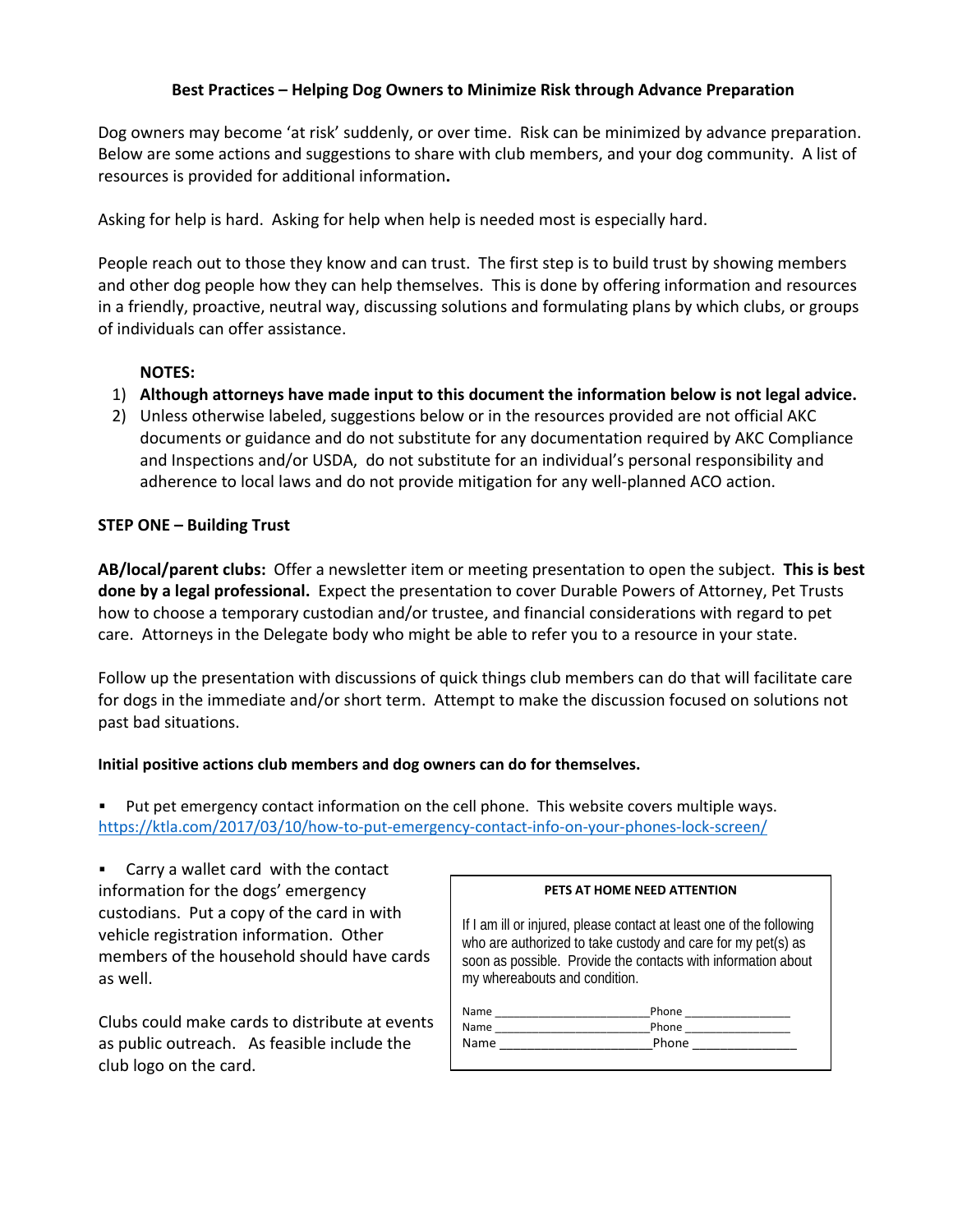*Whose names should be on the card? Two or more responsible individuals in the local area who are comfortable with the dogs and have agreed to serve as temporary emergency custodians for the animals. For AB, or local specialty clubs, suggest one of the contacts be a club member who could coordinate club assistance. Any co‐owner should also be named as contact. As feasible, name local club members and co‐owners first, as family members may also be affected, or occupied with caring for the dog owner. As feasible the club should keep a listing of members and their designated emergency contacts. If the club requires membership rosters to be updated regularly, updates to the contacts should be included.* 

• The responsible individuals should have: 1) keys to the home and kennel where the dogs are housed, 2) your veterinarian's contact information, and information provided by you regarding permanent care of the animals.

 Make sure neighbors, friends, and relatives know the names and contact numbers of the individuals who have agreed to be emergency custodians. Emergency custodians should also know how to contact each other.

 **Outside the home** and any kennel building (as feasible) post "In Case of Emergency" signs on doors or windows with the number and type of animals inside. These signs will alert emergency responders during a fire or other emergency.

 **Inside the home and any kennel building** post a listing of the emergency contacts. Inside the home attach a pet emergency packet to the refrigerator, or other prominent location. A copy of a Pet Care Durable Power of Attorney and/or Pet Trust document (if in place) should be included. Sample packet at http://www.2ndchance4pets.org/2nd%20Chance%204%20Pets%20Nov%202008%20Newsletter.pdf

**A NOTE FOR BREEDERS:** Many contracts require the dog to be returned to the breeder if the owner is no longer able to take care of it. Consider providing puppy buyers with a partially filled in wallet card, designating the breeder as one of the emergency contacts. Provide buyers with other information on Pet Emergency Packets, Durable Power of Attorney and/or Pet Trusts.

## **STEP TWO – Creating documentation**

As noted in step one, a Durable Power of Attorney (DPOA) is a good document to provide for temporary care. Again, a presentation by a local attorney, or even additional discussion may help club members become comfortable in planning for their dogs and become more open to understanding how the club members can assist.

Below is **basic** information which would be included in Pet Care Durable Power of Attorney (DPOA). The DPOA is only applicable while the *owner is alive, but unable to care for animals.* **NOTE:**  As state laws differ, this most probably needs the assistance of an attorney in your state. There are a few online legal sites which offer services either as online fill‐in, or which offer more personal services online. The actual form may have different names dependent on the state, but for temporary care and custody, an agreement would cover the following items to include, but (depending on state), not be limited to:

- pet owner's name, address, phone
- name(s) of persons to receive and/or take custody of animals
- listing of pet or pets, name, breed, age, sex, color, microchip #, and/or other identifying feature
- authority: statement of what the custodian is authorized to do (example: to remove the pets from the property or location as needed and to do all that is necessary or desirable for maintaining the health and well-being of my animals.)
- timing ‐ when the DPOA goes in to effect and when it may be rescinded: (example: at such time as pet owner may direct, at such time as pet owner is incapacitated, hospitalized, otherwise unable to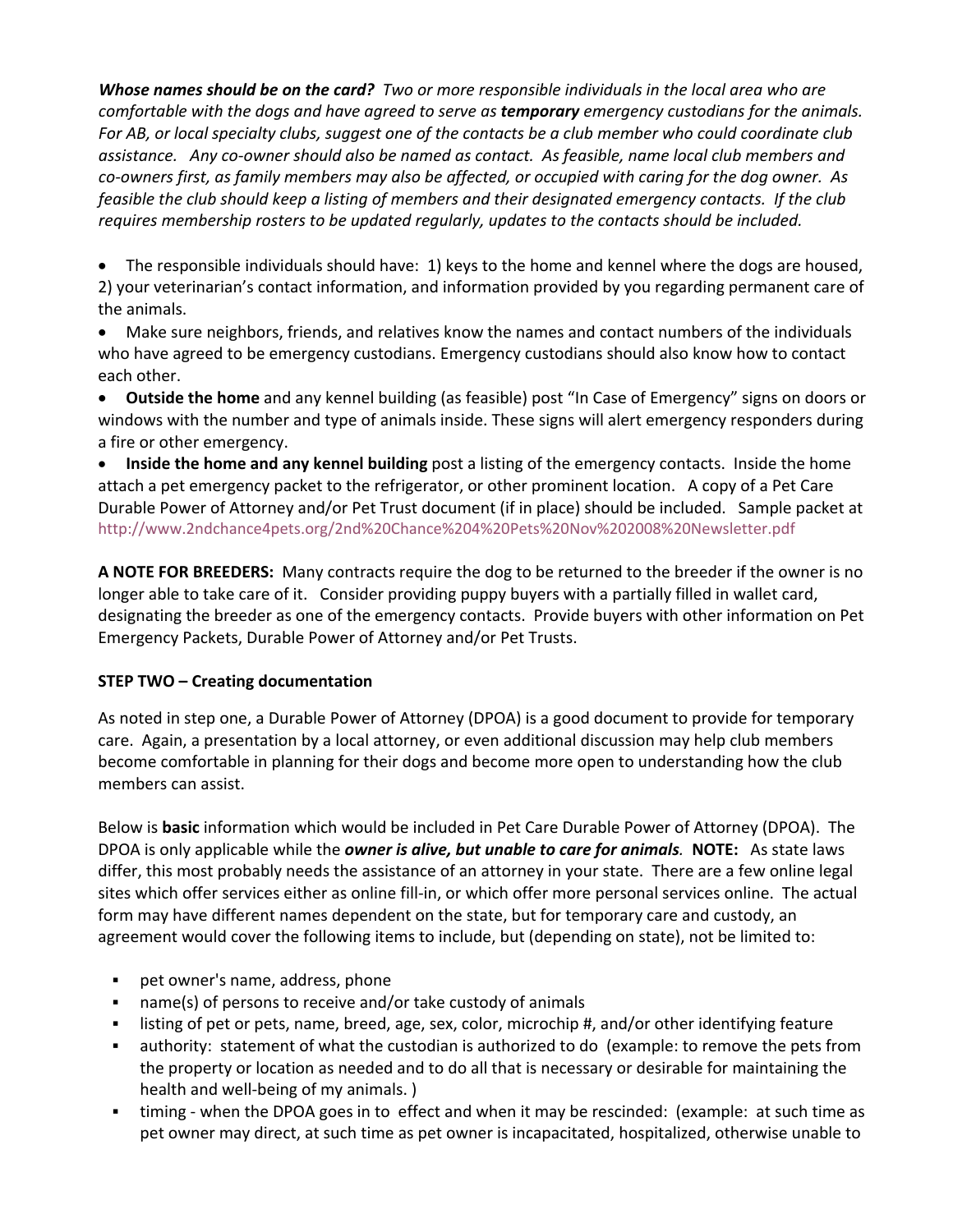care for pets, or upon death and may cease at such time as pet owner is able to resume care and custody of pets, or such time as permanent provisions are put into effect as outlined in the owner's will and/or trust document.

 additional details, (as required by state or as appropriate, such as language to): 1) authorize the custodian(s) to approve any and all medical treatment deemed necessary by a duly licensed veterinarian and to execute any consent, release or waiver of liability required by authorities incident to this release and to the provision of medical, surgical or other essential care to my dog(s) by qualified veterinary medical personnel and 2) to outline financial arrangements, such as a access to a previously arranged credit with veterinarian, a statement as to reimbursement for custodians expenses, or access to a prepaid credit card for the purpose of pet care, etc.

Note: 1) Once signed and properly witnessed and/or notarized, the following should have copies of the DPOA: the named custodians, your veterinarian, members of the owner's household or immediate family. Keep one copy readily accessible at home or kennel, in an emergency packet. 2) The DPOA does NOT authorized the custodian to sign AKC documents on behalf of the dog owner. See **AKC Incapacitation Authorization Notice** http://images.akc.org/pdf/ASCU02.pdf (attached)

## **STEP THREE ‐ Formalized documentation**

The more formalized and best way to make sure dogs are cared for permanently should the owner become seriously ill is to make formal arrangements ahead of time for a Pet Trust or in case of death, make provisions in a Will. It is important to seek advice from an attorney or professional who can help ensure that everything is in order to protect the dogs' future. Such documents would also include provision of funds for the dogs' care. Note: Please review **AKC Procedures for Registration Matters** https://images.akc.org/pdf/rulebooks/RREGS2.pdf (attached) and the **AKC Statement of Legal Rights** document http://images.akc.org/pdf/ASCU03.pdf for details on AKC procedures and documents required when dealing with dogs of deceased owners (attached).

~~~~~~~~~~~~~~~

Other references and websites to share with club members:

**Michigan State University, Animal Legal and Historical Center – Pet Trust Laws**  https://www.animallaw.info/article/brief‐overview‐pet‐trust‐laws

#### **Prepare a Care Plan for your Dogs in the COVID‐19 Age**

https://www.akc.org/expert‐advice/home‐living/prepare‐care‐plan‐dogs‐covid‐19‐age/

**AVMA Pet trusts: Caring for a pet that outlives its owner**  https://www.avma.org/advocacy/state-local-issues/pet-trusts-caring-pet-outlives-its-owner

**National Law Review ‐ Securing Your Pet's Future with Estate Planning**  https://www.natlawreview.com/article/securing‐your‐pet‐s‐future‐estate‐planning

**Estate Planning for Breeders** *http://images.akc.org/enewsletter/akc\_breeder/2014/02\_estate\_planning.pdf*

#### **AKC Canine Health Foundation Pet Trusts**

*https://www.akcchf.org/how‐to‐help/donate/planned‐giving/pet‐trusts.html\** 

\* Language provides for any residual funding to go to a non‐profit and is offered only as example of proper language.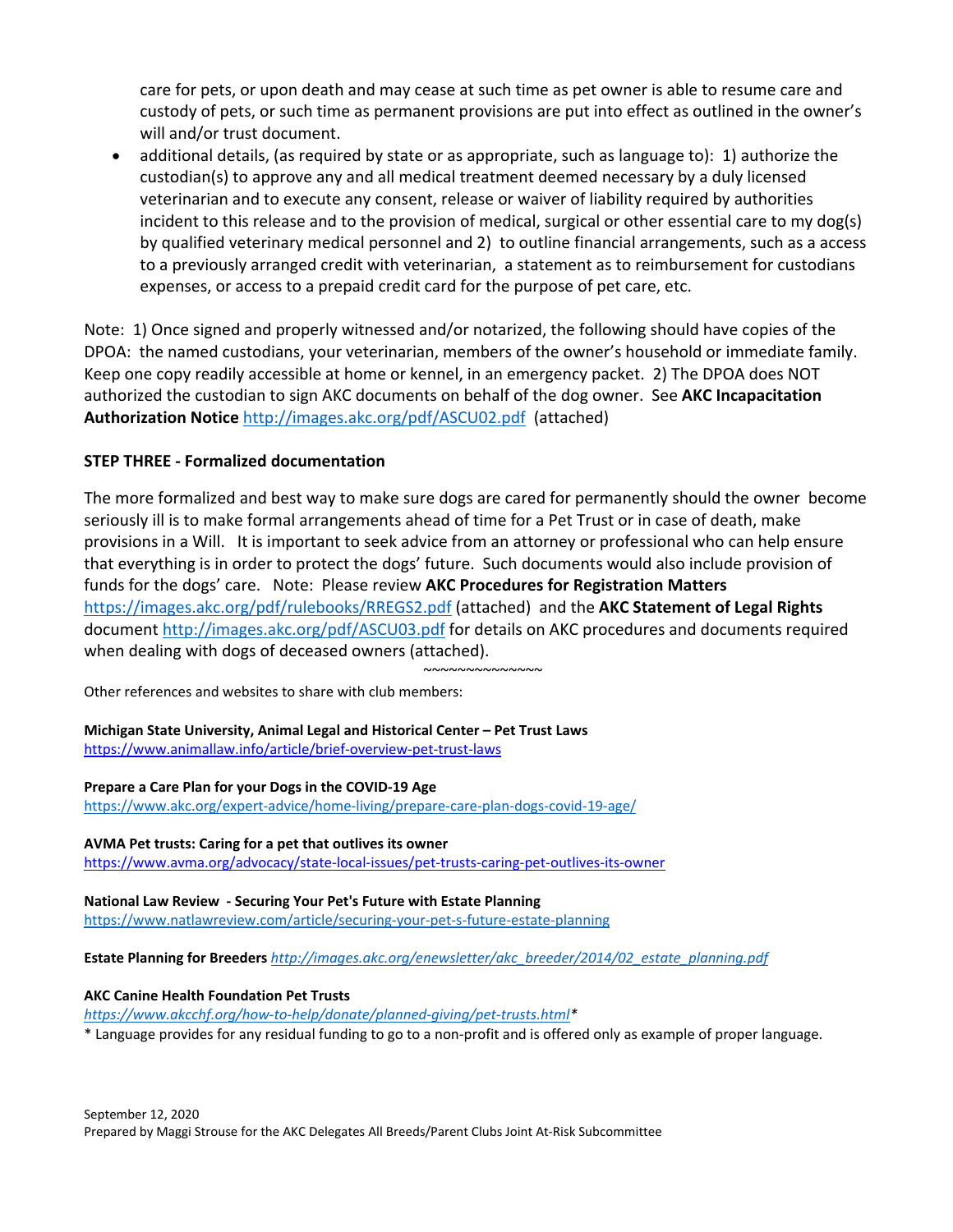

# **Incapacitation Authorization Notice**



Use this form to obtain authorization to sign on behalf of an incapacitated person. Detailed requirements and instructions are at the bottom of this form. Please use black ink and capital letters to fill in the boxes. Information you omit or print outside of the boxes will delay processing.

| Information about the Incapacitated Person                                                                                                                                                                                     |                                                                                                                                         |  |  |  |
|--------------------------------------------------------------------------------------------------------------------------------------------------------------------------------------------------------------------------------|-----------------------------------------------------------------------------------------------------------------------------------------|--|--|--|
| I, being duly sworn depose and say: The person named below is unable to sign $AKC®$ applications.                                                                                                                              |                                                                                                                                         |  |  |  |
|                                                                                                                                                                                                                                |                                                                                                                                         |  |  |  |
| <b>Incapacitated Person's First Name</b>                                                                                                                                                                                       | <b>Incapacitated Person's Last Name</b>                                                                                                 |  |  |  |
|                                                                                                                                                                                                                                |                                                                                                                                         |  |  |  |
| <b>Street Address</b>                                                                                                                                                                                                          |                                                                                                                                         |  |  |  |
|                                                                                                                                                                                                                                |                                                                                                                                         |  |  |  |
| City                                                                                                                                                                                                                           | $ZIP code + 4$<br><b>State</b>                                                                                                          |  |  |  |
| Information about the Person Authorized to Sign for the Incapacitated Person Named Above                                                                                                                                       |                                                                                                                                         |  |  |  |
|                                                                                                                                                                                                                                |                                                                                                                                         |  |  |  |
| <b>First Name</b>                                                                                                                                                                                                              | <b>Last Name</b>                                                                                                                        |  |  |  |
|                                                                                                                                                                                                                                |                                                                                                                                         |  |  |  |
| <b>Mailing Address</b>                                                                                                                                                                                                         |                                                                                                                                         |  |  |  |
|                                                                                                                                                                                                                                |                                                                                                                                         |  |  |  |
| City                                                                                                                                                                                                                           | <b>State</b><br>$ZIP code + 4$                                                                                                          |  |  |  |
|                                                                                                                                                                                                                                |                                                                                                                                         |  |  |  |
| <b>Daytime Telephone Number</b>                                                                                                                                                                                                | <b>Email Address</b>                                                                                                                    |  |  |  |
| <b>Signature and Notarization</b>                                                                                                                                                                                              |                                                                                                                                         |  |  |  |
|                                                                                                                                                                                                                                | I hereby attest to the truth of all statements contained in this                                                                        |  |  |  |
| <b>State</b>                                                                                                                                                                                                                   | affidavit which is made to induce the AKC to accept applications<br>signed by me in the name of this incapacitated person. I state that |  |  |  |
| <b>County</b>                                                                                                                                                                                                                  | I am within my legal rights to do so.                                                                                                   |  |  |  |
| <b>Subscribed and sworn to before me this</b>                                                                                                                                                                                  | It is understood that the AKC will be notified of any changes in                                                                        |  |  |  |
| day of the contract of the contract of the contract of the contract of the contract of the contract of the contract of the contract of the contract of the contract of the contract of the contract of the contract of the con | the above.                                                                                                                              |  |  |  |
|                                                                                                                                                                                                                                |                                                                                                                                         |  |  |  |
| <b>Notary Public</b>                                                                                                                                                                                                           |                                                                                                                                         |  |  |  |
|                                                                                                                                                                                                                                | <b>Signature of Person Authorized to sign for the</b><br><b>Incapacitated Person named above.</b>                                       |  |  |  |
| <b>Date My Commission Expires</b>                                                                                                                                                                                              |                                                                                                                                         |  |  |  |

| <b>Instructions, Requirements, and General Information</b> |                                                                                                                                                                                                                                                                                                                                                                                                                                                                           |  |  |
|------------------------------------------------------------|---------------------------------------------------------------------------------------------------------------------------------------------------------------------------------------------------------------------------------------------------------------------------------------------------------------------------------------------------------------------------------------------------------------------------------------------------------------------------|--|--|
| Instructions for<br><b>Completion and</b><br>Submittal     | When completed in its entirety, signed, and notarized, please return this document to:<br>The American Kennel Club<br>8051 Arco Corporate Drive, Suite 100<br>Raleigh, NC 27617-3390                                                                                                                                                                                                                                                                                      |  |  |
| <b>Assistance</b>                                          | Email AKC at info@akc.org or call 919-233-9767 to speak to an AKC Customer Service Representative,<br>Monday – Friday, 8:30 AM – 5:00 PM. Information about the registration process and downloadable forms are<br>available on our website: www.akc.org.                                                                                                                                                                                                                 |  |  |
| <b>Notice</b>                                              | The American Kennel Club reserves the right to correct or cancel for cause the registration of this dog and its<br>descendants. Any misrepresentation on this application is one example of for cause cancellation and may result in<br>loss of AKC privileges. Once submitted, this form becomes the property of the American Kennel Club. By supplying<br>your email address and/or telephone number, you consent to receive communications from AKC and third parties. |  |  |

© 2014 The American Kennel Club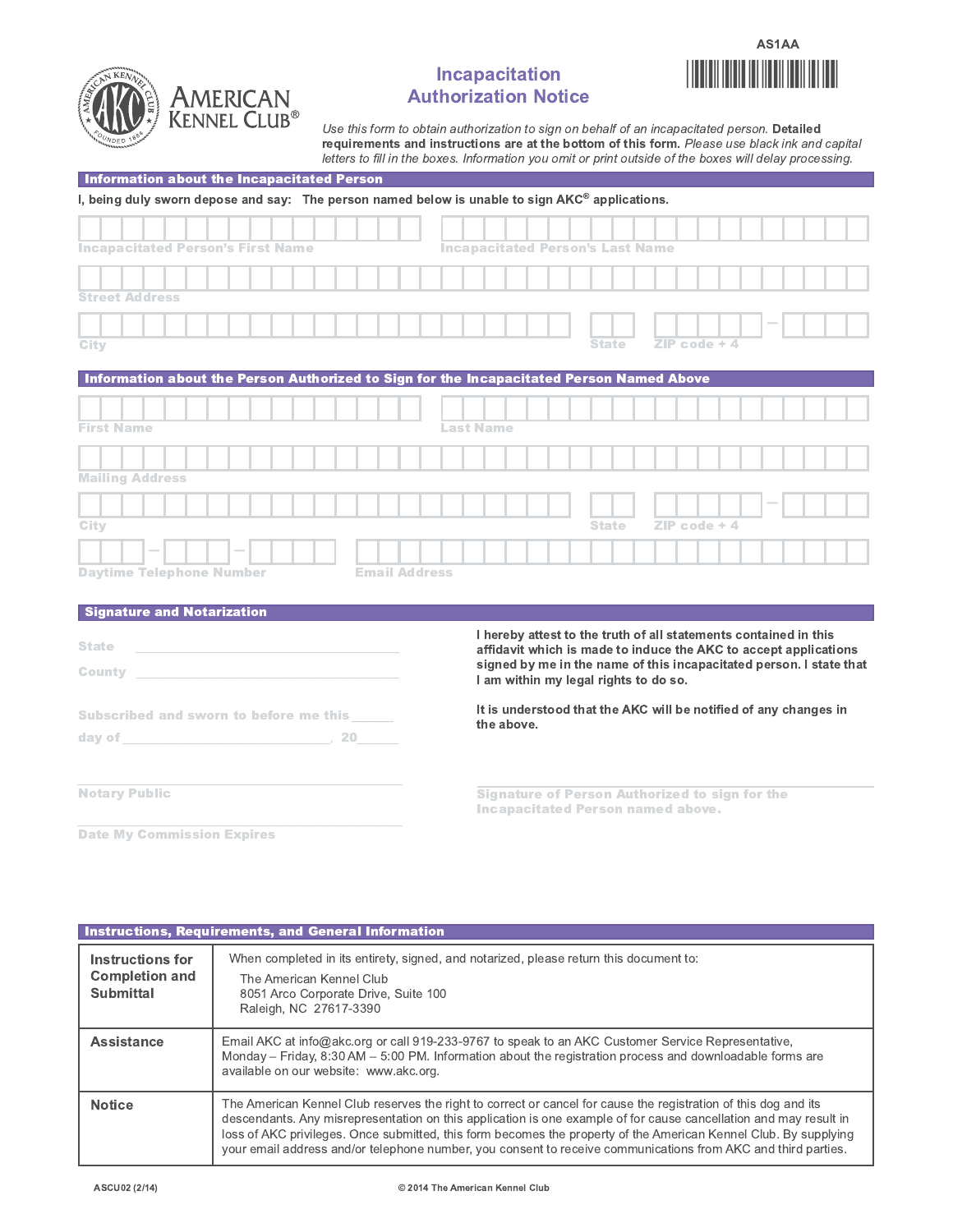### **I. OWNERSHIP**

#### **A. OWNER DECEASED**

If the owner of a dog or litter dies, AKC registration forms can only be signed by the person authorized to sign for the deceased. Before the AKC can accept the signature of the person completing AKC forms for the deceased, we must be furnished with authorization to do so.

If an Executor or Administrator has been or will be appointed for the decedent, a copy of the Letters Testamentary, Letters of Administration, or the equivalent document naming the person(s) or bank appointed by the Court to serve as Executor or Administrator of the Estate should accompany our Statement of Legal Rights form.

If no Executor or Administrator has been or will be appointed, the next of kin authorized to sign for the decedent must complete a Statement of Legal Rights Form, indicating his/her relationship to the decedent. The Statement of Legal Rights form must be completed in its entirety, signed and notarized before being submitted.

The signature for the deceased should appear as follows on all AKC documents:

Print name of deceased (Date of Death) Per: Signature of Executor, Administrator or signature of next of kin (relationship to deceased)

If more than one person is authorized to sign, then all signatures must appear on the AKC document. The complete application and required fee should then be submitted with the Statement of Legal Rights form.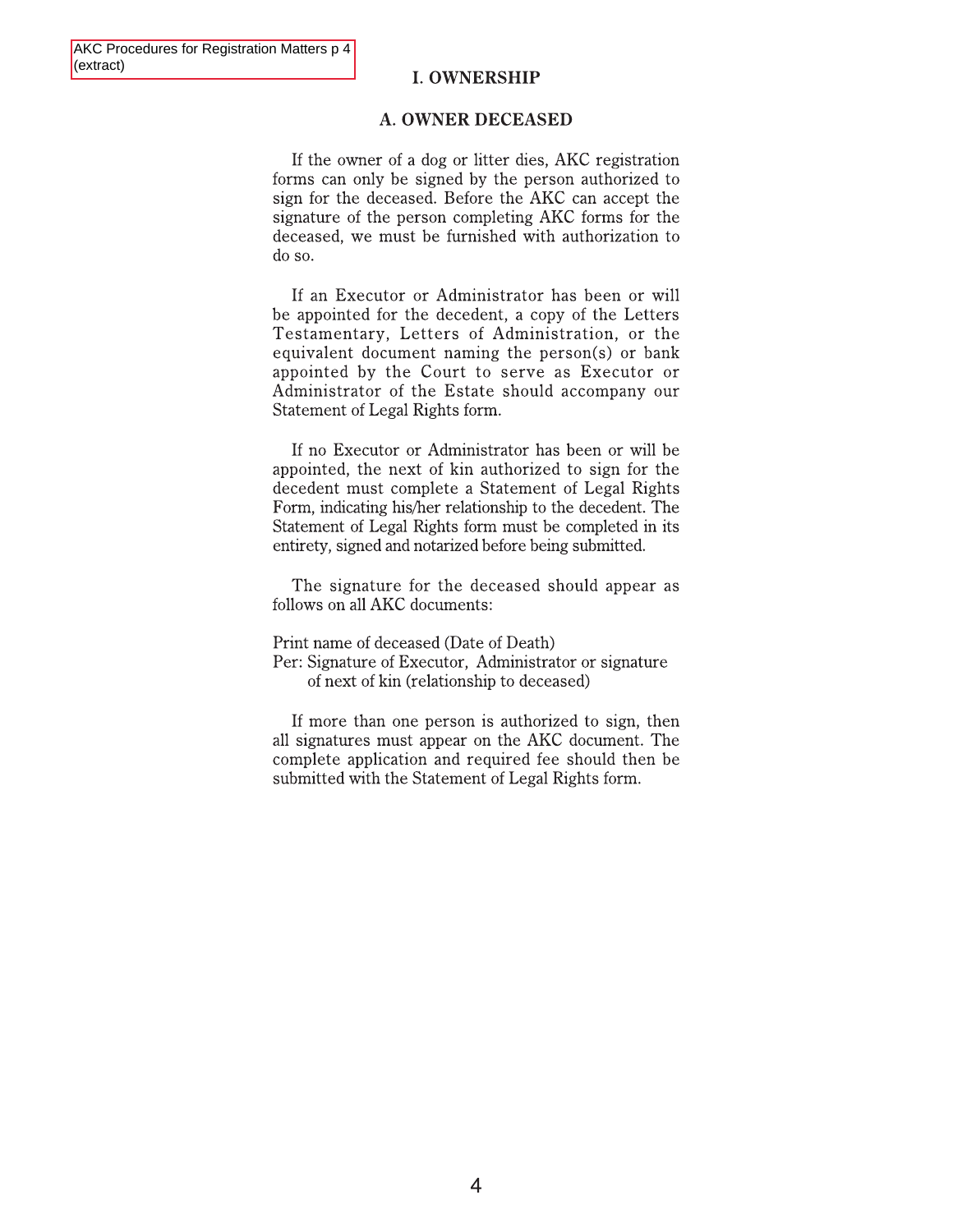

# **Statement of Legal Rights**



Use this form to obtain authorization to sign on behalf of a deceased person. Detailed requirements and instructions are on page 2 of this form. Please use black ink and capital letters to fill in the boxes. Information you omit or print outside of the boxes will delay processing.

| <b>Information about the Deceased</b>                                                 |                      |                                                                                                                                                                                                          |                                 |  |  |
|---------------------------------------------------------------------------------------|----------------------|----------------------------------------------------------------------------------------------------------------------------------------------------------------------------------------------------------|---------------------------------|--|--|
| I state that I am within my legal rights in signing AKC® applications in the name of: |                      |                                                                                                                                                                                                          |                                 |  |  |
|                                                                                       |                      |                                                                                                                                                                                                          |                                 |  |  |
| Deceased's First Name                                                                 | Deceased's Last Name |                                                                                                                                                                                                          |                                 |  |  |
|                                                                                       |                      |                                                                                                                                                                                                          |                                 |  |  |
| <b>Street Address</b>                                                                 |                      |                                                                                                                                                                                                          |                                 |  |  |
|                                                                                       |                      |                                                                                                                                                                                                          |                                 |  |  |
| City                                                                                  |                      | State                                                                                                                                                                                                    | $ZIP code + 4$                  |  |  |
| Date of Death:<br>Month<br>Year<br>Day                                                |                      | Note: Signatures of all individuals who have completed one of these forms<br>for this decedent are required following the name of the decedent on each<br>registration application submitted to the AKC. |                                 |  |  |
| <b>Prior Addresses Where the Decedent Resided (if applicable)</b>                     |                      |                                                                                                                                                                                                          |                                 |  |  |
|                                                                                       |                      |                                                                                                                                                                                                          |                                 |  |  |
| <b>Street Address</b>                                                                 |                      |                                                                                                                                                                                                          |                                 |  |  |
|                                                                                       |                      |                                                                                                                                                                                                          |                                 |  |  |
| City                                                                                  |                      | State                                                                                                                                                                                                    | $ZIP code + 4$                  |  |  |
|                                                                                       |                      |                                                                                                                                                                                                          |                                 |  |  |
| <b>Street Address</b>                                                                 |                      |                                                                                                                                                                                                          |                                 |  |  |
|                                                                                       |                      |                                                                                                                                                                                                          |                                 |  |  |
| City                                                                                  |                      | State                                                                                                                                                                                                    | $ZIP code + 4$                  |  |  |
| No Executor(s) or Administrator(s) has been appointed or will be appointed.           |                      |                                                                                                                                                                                                          | <b>Relation to the Deceased</b> |  |  |
| First and Last Name of Executor, Administrator, or Person Authorized to Sign          |                      |                                                                                                                                                                                                          |                                 |  |  |
|                                                                                       |                      |                                                                                                                                                                                                          |                                 |  |  |
|                                                                                       |                      |                                                                                                                                                                                                          |                                 |  |  |
| <b>Mailing Address</b>                                                                |                      |                                                                                                                                                                                                          |                                 |  |  |
|                                                                                       |                      |                                                                                                                                                                                                          |                                 |  |  |
| City                                                                                  |                      | State                                                                                                                                                                                                    | ZIP code + 4                    |  |  |
| Daytime Telephone Number                                                              |                      |                                                                                                                                                                                                          |                                 |  |  |
|                                                                                       |                      |                                                                                                                                                                                                          |                                 |  |  |
| <b>Signature and Notarization</b>                                                     |                      |                                                                                                                                                                                                          |                                 |  |  |
| State                                                                                 |                      | I swear that the statements above are true.                                                                                                                                                              |                                 |  |  |
| County<br>the control of the control of the control of                                |                      |                                                                                                                                                                                                          |                                 |  |  |
|                                                                                       |                      | Signature of Executor, Administrator, or Person                                                                                                                                                          |                                 |  |  |
| Subscribed and sworn to before me this                                                |                      | Authorized to sign for the decedent named above.                                                                                                                                                         |                                 |  |  |
| day of 20 20                                                                          |                      |                                                                                                                                                                                                          |                                 |  |  |
| Notary Public                                                                         |                      |                                                                                                                                                                                                          |                                 |  |  |
| Date My Commission Expires                                                            |                      |                                                                                                                                                                                                          |                                 |  |  |